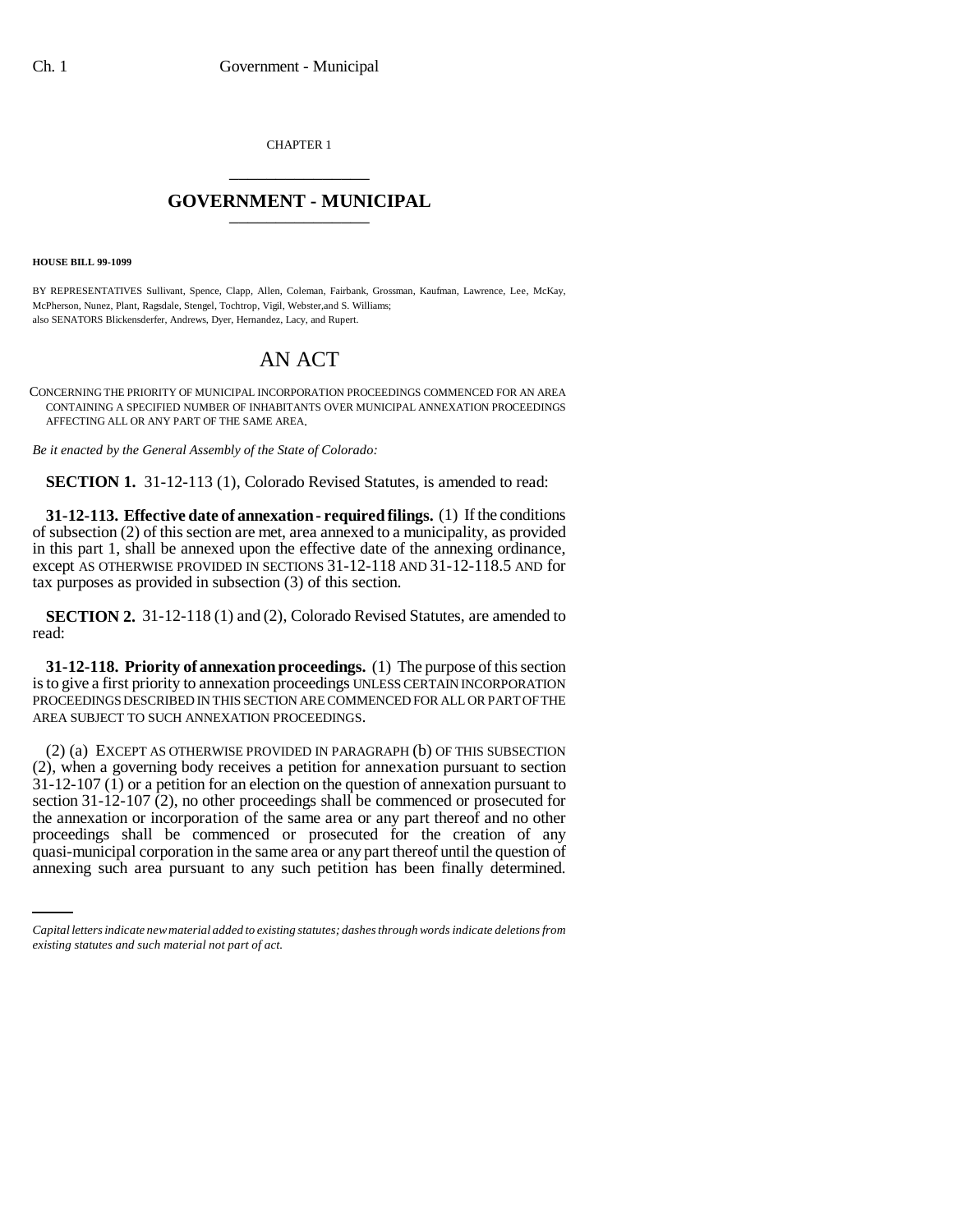Nothing in this subsection (2) shall prevent a duly established special service district lawfully organized under part 5 or 6 of article 25 of this title, article 8 of title 29, part 2 of article 20 of title 30, or title 32 (except article 8), C.R.S., from receiving and prosecuting a petition for the inclusion of the same area or any part thereof within the boundaries of any such special service district during any pending annexation proceeding.

(b) A GOVERNING BODY SHALL HOLD ANNEXATION PROCEEDINGS IN ABEYANCE IF, ON OR AFTER THE DATE A PETITION FOR ANNEXATION PURSUANT TO SECTION 31-12-107 (1) OR A PETITION FOR AN ELECTION ON THE QUESTION OF ANNEXATION PURSUANT TO SECTION 31-12-107 (2) IS FILED, A PETITION FOR INCORPORATION OF THE SAME AREA OR ANY PART THEREOF IS FILED PURSUANT TO PART 1 OF ARTICLE 2 OF THIS TITLE AND SUCH AREA CONTAINS MORE THAN SEVENTY-FIVE THOUSAND INHABITANTS.

**SECTION 3.** Part 1 of article 12 of title 31, Colorado Revised Statutes, is amended BY THE ADDITION OF A NEW SECTION to read:

**31-12-118.5. Effect of incorporation proceedings in an area of more than seventy-five thousand inhabitants - annexation ordinance - legislative declaration.** (1) THE GENERAL ASSEMBLY HEREBY FINDS AND DECLARES THAT:

(a) INCORPORATION OF AREAS CONTAINING MORE THAN SEVENTY-FIVE THOUSAND INHABITANTS INTO NEW MUNICIPALITIES FURTHERS THE GOAL OF ORDERLY GROWTH OF URBAN COMMUNITIES AND ACHIEVES THE PURPOSES STATED IN SECTION 31-12-102;

(b) MUNICIPAL INCORPORATIONS OF AREAS CONTAINING SUCH POPULATION PRESENT VIABLE MUNICIPAL COMMUNITIES AND ARE FAVORED OVER MUNICIPAL ANNEXATIONS THAT MAY FRAGMENT AFFECTED COMMUNITIES AND REDUCE OR ELIMINATE THE ABILITY TO PROVIDE MUNICIPAL GOVERNMENT, SERVICES, AND FACILITIES TO THOSE COMMUNITIES;

(c) THE CURRENT MUNICIPAL ANNEXATION AND INCORPORATION LAWS DO NOT ADEQUATELY EXPRESSLY ADDRESS THE PRIORITY TO BE GIVEN MUNICIPAL INCORPORATION OF AREAS CONTAINING SUCH POPULATION;

(d) THIS SECTION AND SECTION 31-12-118 (2) (b) ARE NECESSARY TO PROVIDE REMEDIAL DIRECTION REGARDING THE JURISDICTION OF MUNICIPALITIES TO SUBJECT AREAS CONTAINING SUCH POPULATION TO MUNICIPAL ANNEXATION AND, THEREFORE, THAT EACH SECTION SHALL APPLY ON AND AFTER THE EFFECTIVE DATE OF THIS SECTION TO ALL ANNEXATION PROCEEDINGS THAT ARE PENDING OR SUBJECT TO JUDICIAL REVIEW OR APPEAL COMMENCED PURSUANT TO SECTIONS 31-12-116 AND 31-12-117 WHETHER OR NOT SUCH REVIEW OR APPEAL IS SOUGHT;

(e) THE ENACTMENT OF THIS SECTION AND SECTION 31-12-118 (2) (b) IS NOT VIOLATIVE OF SECTION 11 OF ARTICLE II OF THE COLORADO CONSTITUTION WITH RESPECT TO ANNEXATION PROCEEDINGS THAT ARE PENDING OR SUBJECT TO JUDICIAL REVIEW OR APPEAL ON THE EFFECTIVE DATE OF THIS SECTION SINCE:

(I) SECTION 11 OF ARTICLE II OF THE COLORADO CONSTITUTION APPLIES SOLELY